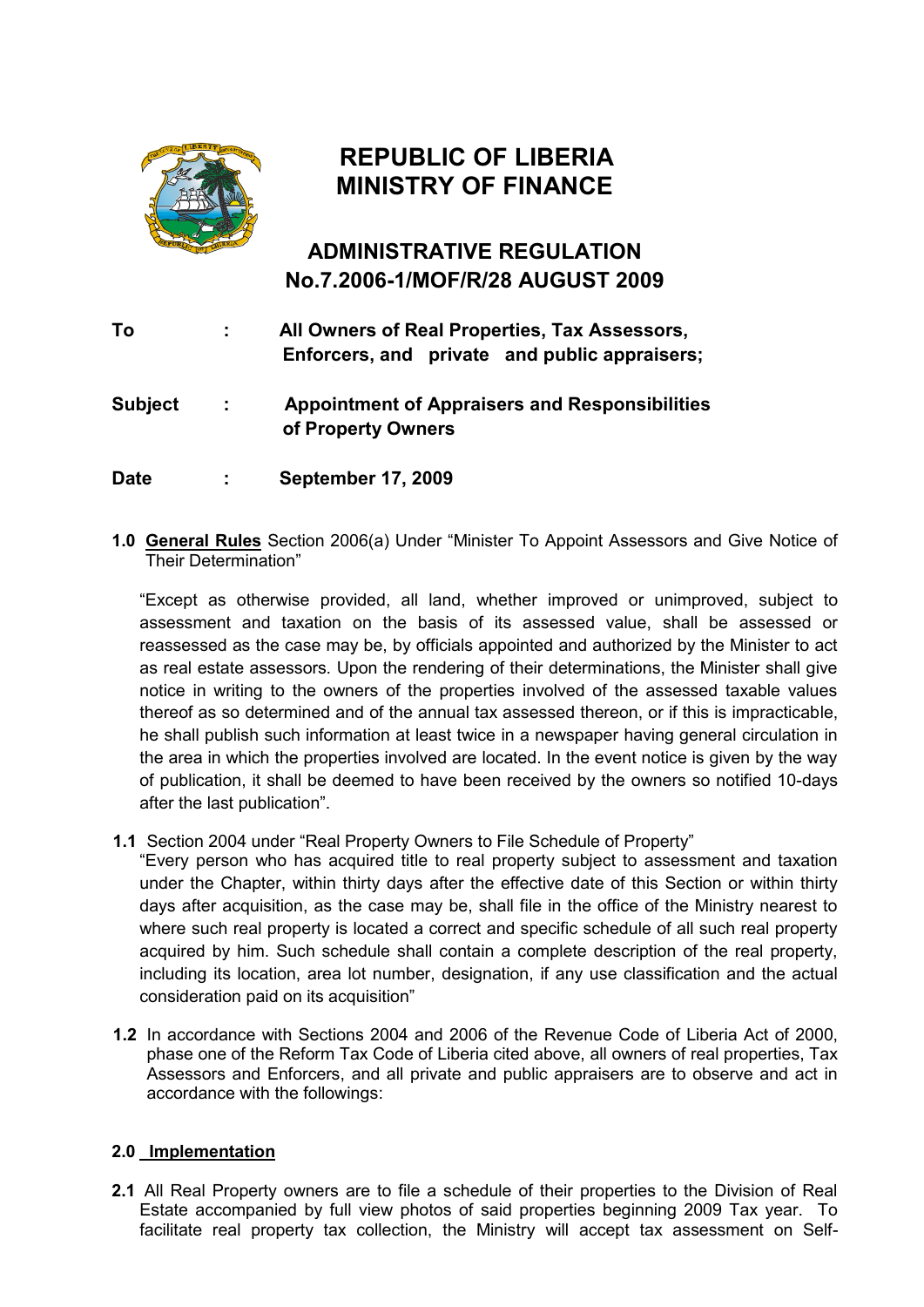declared property value (at possible selling price) for all residential real properties which have not yet been assessed. Self Declaration is only for Property used exclusively for private residential purpose. Private residential properties involving lease or rent are term commercial.

- **2.2** All owners of Income generating properties (commercial and Industrial) are to submit to the Ministry of Finance on or before December 1, 2009 a complete and Certified Appraisal(s) of their real property (ies).
	- **2.2.1** Appraisal(s) should be conducted and certified by a recognized architectural firm of the Liberia Chamber of Architects (LCA).
	- **2.2.2** All Appraisal(s) should follow the agreed format of the Liberian Chamber of Architects accompanied by all legal claims to the property (ies) and full contact and address of taxpayer, including location and description of property, value of annual rent, tenure of rent/lease, and copy of leases notarized or registered and probated. Taxpayer and property's photos should be attached to the appraisal.
	- **2.2.3** The Appraisal(s) when submitted by the Taxpayers and approved by the Ministry of Finance will be carried forward for Five (5) tax years beginning January 1, 2010 subject to adjustment base on market forces and any additional improvements in keeping with Section 2001(g) of the Liberian Revenue Code, Act of 2000.
	- **2.2.4** The cost of the Appraisal(s) incurred by the Taxpayer qualifies as an expense deductable from gross income for the tax year in keeping with Section 203 of the Liberian Revenue Code, Act of 2000, subject to Section 206.
	- **2.2.5** Taxpayers shall have the right to serve and file an administrative appeal in the manner prescribed by section 60 of the Revenue Code of Liberia Act of 2000 requesting a review of the assessed value of the parcel of the property (ies) by the  $15<sup>th</sup>$  June of any year within the five (5) year period of the assessed value.
- **2.3** All Real Property owners are under legal obligation to ensure the appraisal of their property and to pay their real estate taxes. They are to make payment of their taxes at the Ministry of Finance or its designated locations, and act in accordance with the Liberian Revenue Code.
- **2.4** As an interim measure, private residential property owners have the option of acquiring certified appraisal from the Liberia Chamber of Architects (LCA) or making **Self Declaration** on the value of their properties at a possible selling price. Said declaration should be accompanied by photos of the property (ies), description, and legal claims to the property (ies).

## **3.0 Real Estate Tax Year Calendar**

- **3.1.1** January 2 July 1 : Legislated tax payment period(Section 2002)
- **3.1.2** July 2 31, Tax Amount to grow at CBL interest rate (Section 2002)
- **3.1.3** August 1, December 31 : Delinquent tax payment period( 5% Penalty and Interest at CBL interest rate to be charged on tax amount for each month or part of a month) – Section 2002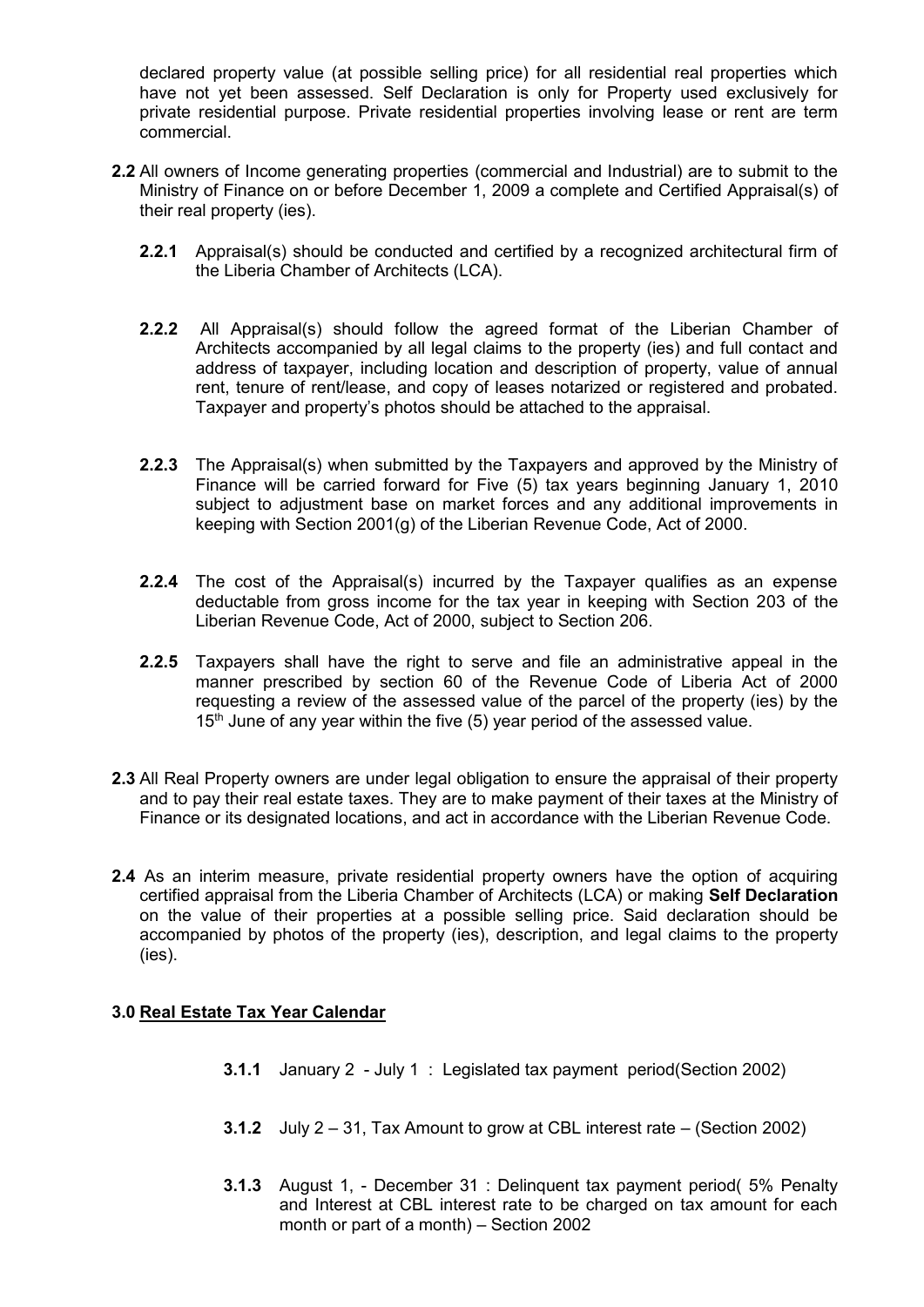# **4.0 Format of Property Schedule**

| <b>MINISTRY OF FINANCE</b><br><b>BUREAU OF INTERNAL REVENUE</b><br>DIVISION OF REAL ESTATE TAX<br><b>REPUBLIC OF LIBERIA</b>                                                                                                                                                                                                                                                                                                                                                                                                                                                                                                                            |                 |                     |                     |                                              |                                      |              |                        |                                       |                  |                                         |  |  |  |
|---------------------------------------------------------------------------------------------------------------------------------------------------------------------------------------------------------------------------------------------------------------------------------------------------------------------------------------------------------------------------------------------------------------------------------------------------------------------------------------------------------------------------------------------------------------------------------------------------------------------------------------------------------|-----------------|---------------------|---------------------|----------------------------------------------|--------------------------------------|--------------|------------------------|---------------------------------------|------------------|-----------------------------------------|--|--|--|
|                                                                                                                                                                                                                                                                                                                                                                                                                                                                                                                                                                                                                                                         |                 |                     |                     |                                              | PROPERTY OWNER'S SCHEDULE            |              |                        |                                       |                  |                                         |  |  |  |
| <b>NAME</b>                                                                                                                                                                                                                                                                                                                                                                                                                                                                                                                                                                                                                                             |                 | <b>HOME ADDRESS</b> |                     | <b>CELL NUM</b>                              |                                      | <b>EMAIL</b> |                        | <b>WORKING ADDRESS</b>                |                  |                                         |  |  |  |
| <b>PROPERTY SCHEDULE</b>                                                                                                                                                                                                                                                                                                                                                                                                                                                                                                                                                                                                                                |                 |                     |                     |                                              |                                      |              |                        |                                       |                  |                                         |  |  |  |
|                                                                                                                                                                                                                                                                                                                                                                                                                                                                                                                                                                                                                                                         | <b>LOCATION</b> | <b>DESCRIPTION</b>  | <b>AREA LOT NUM</b> | <b>CLASSIFICATION (CHECK BELOW)</b>          |                                      |              |                        | PURCHASE/CONSTRU<br><b>CTION COST</b> | <b>OWNERSHIP</b> | <b>TENANT (IF</b><br><b>APPLICABLE)</b> |  |  |  |
|                                                                                                                                                                                                                                                                                                                                                                                                                                                                                                                                                                                                                                                         |                 |                     |                     |                                              |                                      |              |                        |                                       |                  |                                         |  |  |  |
|                                                                                                                                                                                                                                                                                                                                                                                                                                                                                                                                                                                                                                                         |                 |                     |                     |                                              |                                      |              |                        |                                       |                  |                                         |  |  |  |
| з                                                                                                                                                                                                                                                                                                                                                                                                                                                                                                                                                                                                                                                       |                 |                     |                     |                                              |                                      |              |                        |                                       |                  |                                         |  |  |  |
| 4                                                                                                                                                                                                                                                                                                                                                                                                                                                                                                                                                                                                                                                       |                 |                     |                     |                                              |                                      |              |                        |                                       |                  |                                         |  |  |  |
| 5                                                                                                                                                                                                                                                                                                                                                                                                                                                                                                                                                                                                                                                       |                 |                     |                     |                                              |                                      |              |                        |                                       |                  |                                         |  |  |  |
| 6                                                                                                                                                                                                                                                                                                                                                                                                                                                                                                                                                                                                                                                       |                 |                     |                     |                                              |                                      |              |                        |                                       |                  |                                         |  |  |  |
|                                                                                                                                                                                                                                                                                                                                                                                                                                                                                                                                                                                                                                                         |                 |                     |                     |                                              |                                      |              |                        |                                       |                  |                                         |  |  |  |
| 7                                                                                                                                                                                                                                                                                                                                                                                                                                                                                                                                                                                                                                                       |                 |                     |                     |                                              |                                      |              |                        |                                       |                  |                                         |  |  |  |
| 8                                                                                                                                                                                                                                                                                                                                                                                                                                                                                                                                                                                                                                                       |                 |                     |                     |                                              |                                      |              |                        |                                       |                  |                                         |  |  |  |
| 9                                                                                                                                                                                                                                                                                                                                                                                                                                                                                                                                                                                                                                                       |                 |                     |                     |                                              |                                      |              |                        |                                       |                  |                                         |  |  |  |
| 10                                                                                                                                                                                                                                                                                                                                                                                                                                                                                                                                                                                                                                                      |                 |                     |                     |                                              |                                      |              |                        |                                       |                  |                                         |  |  |  |
| 11                                                                                                                                                                                                                                                                                                                                                                                                                                                                                                                                                                                                                                                      |                 |                     |                     |                                              |                                      |              |                        |                                       |                  |                                         |  |  |  |
| 12<br>13                                                                                                                                                                                                                                                                                                                                                                                                                                                                                                                                                                                                                                                |                 |                     |                     |                                              |                                      |              |                        |                                       |                  |                                         |  |  |  |
| 14                                                                                                                                                                                                                                                                                                                                                                                                                                                                                                                                                                                                                                                      |                 |                     |                     |                                              |                                      |              |                        |                                       |                  |                                         |  |  |  |
| 15                                                                                                                                                                                                                                                                                                                                                                                                                                                                                                                                                                                                                                                      |                 |                     |                     |                                              |                                      |              |                        |                                       |                  |                                         |  |  |  |
| 16<br>17                                                                                                                                                                                                                                                                                                                                                                                                                                                                                                                                                                                                                                                |                 |                     |                     |                                              |                                      |              |                        |                                       |                  |                                         |  |  |  |
| 18                                                                                                                                                                                                                                                                                                                                                                                                                                                                                                                                                                                                                                                      |                 |                     |                     |                                              |                                      |              |                        |                                       |                  |                                         |  |  |  |
| 19                                                                                                                                                                                                                                                                                                                                                                                                                                                                                                                                                                                                                                                      |                 |                     |                     |                                              |                                      |              |                        |                                       |                  |                                         |  |  |  |
| Please add additional Sheet if you have more properties than the number of spaces provided                                                                                                                                                                                                                                                                                                                                                                                                                                                                                                                                                              |                 |                     |                     |                                              |                                      |              |                        |                                       |                  |                                         |  |  |  |
| State owner name, if property is being leased by you                                                                                                                                                                                                                                                                                                                                                                                                                                                                                                                                                                                                    |                 |                     |                     | <b>Signature of</b><br>Property<br>Owner/LPA |                                      |              |                        | Date                                  |                  |                                         |  |  |  |
|                                                                                                                                                                                                                                                                                                                                                                                                                                                                                                                                                                                                                                                         |                 |                     |                     | R                                            |                                      |              |                        |                                       |                  | FL                                      |  |  |  |
|                                                                                                                                                                                                                                                                                                                                                                                                                                                                                                                                                                                                                                                         |                 |                     |                     |                                              | <b>For Residential Building</b>      |              | For Industrial Complex |                                       |                  |                                         |  |  |  |
|                                                                                                                                                                                                                                                                                                                                                                                                                                                                                                                                                                                                                                                         |                 |                     |                     | lc.                                          | <b>For Commercial Building</b><br>VL |              | For Vacant Land        |                                       |                  |                                         |  |  |  |
| KNOW THE LAW<br>Section 2004. Real Property Owners to file Schedules propery<br>Every person who acquired title to real property subject to assessment and taxation under the chapter, within thirty days after effective date of this Section or within thirty days after acquisition, as the c<br>file in the office of the Minister nearest to where such property is located, a correct and specific schedule of all such real propety acquired by him. Such schedule shall contain a completed description of<br>including its location, area lot number, designation, if any use classification and actual consideration paid on its acquisition. |                 |                     |                     |                                              |                                      |              |                        |                                       |                  |                                         |  |  |  |
| This is the law: Failure to do so is punishable by 10% additional payment to be increased by 5% monthly. Section 51 (b-1)                                                                                                                                                                                                                                                                                                                                                                                                                                                                                                                               |                 |                     |                     |                                              |                                      |              |                        |                                       |                  |                                         |  |  |  |

**This regulation takes effect as of the date of signing.**

Signed: **MANY**<br>Signed: Exheda Stewart Tamba<br>DEPUTY MINISTER FOR REVENUE

Signed:

Augustine Kpelle Ngafuan<br>MINISTER OF FINANCE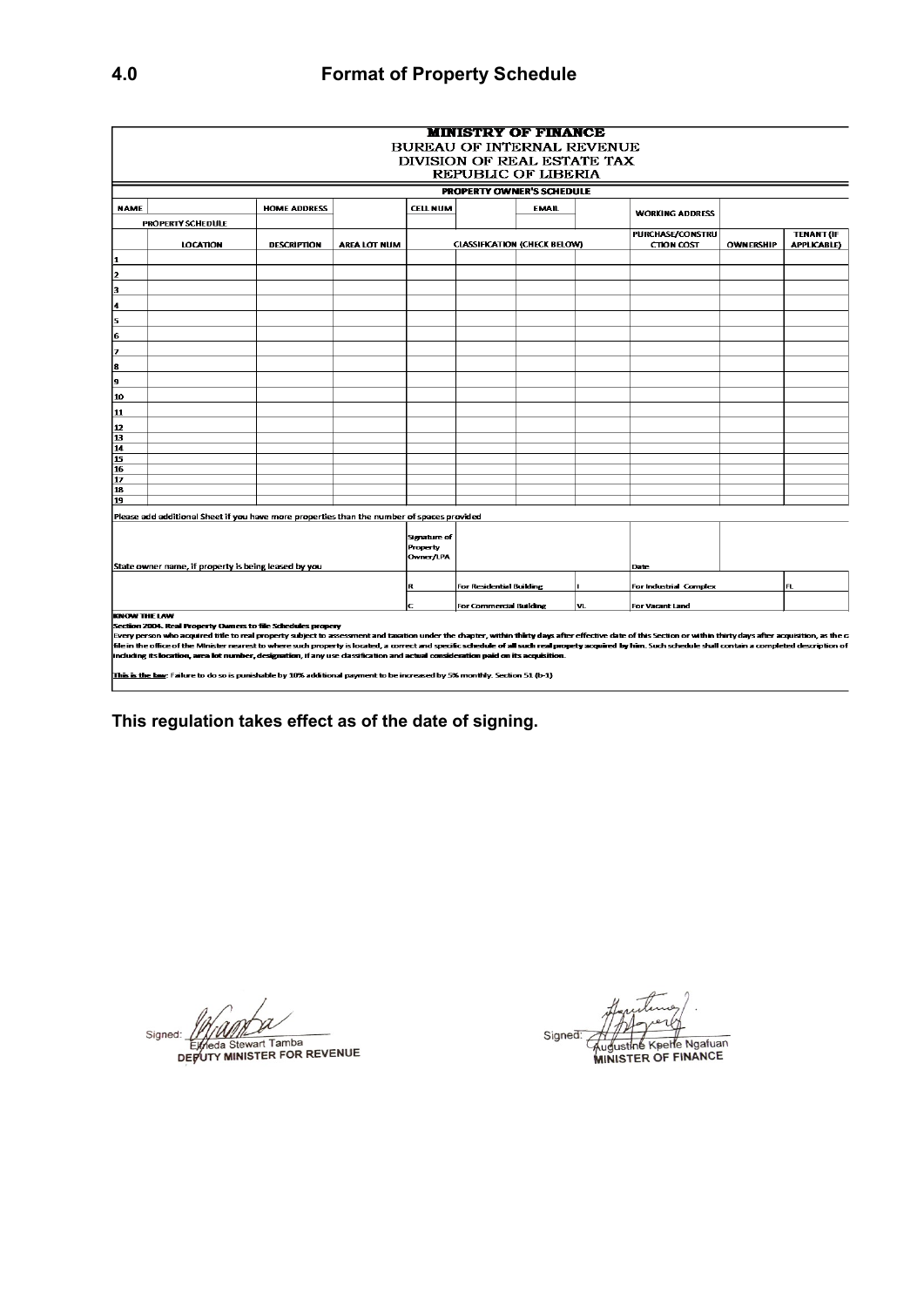

# **REPUBLIC OF LIBERIA MINISTRY OF FINANCE**

# **ADMINISTRATIVE REGULATION No.7.2000-1/MOF/R/28 AUGUST 2009**

- **To : All Owners of Real Properties, Tax Assessors, Enforcers, and Private and Public Appraisers;**
- **Subject: Appraisal Methods and Criteria to be used by Assessors.**
- **Date : September 17, 2009**

# **1.0 GENERAL RULE**

The Minister shall appoint assessors and set up criteria to be used by them for the appraisal of taxable real properties, and give notice of determinations to the taxpayers.

## **3.0 PUBLIC NOTICE**

# **3.1 Guide for Determination of Real Property's Assessed Value for Tax Determination.**

**Technical Appraisal Rates, base on unit of comparison at assessed value.**

## **Cost Approach**

The **technical appraisal rates** are determined based on the costing of units. There are three cost categories namely: *Above Average Quality*, *Average Quality*, and *Below Average Quality*. Total cost of sample units in each category are calculated based on the material composition of the building (such as kind materials used in the construction of the foundation, floor, walls, windows, the kinds of tiles, roofing sheets, etc). The **Technical Appraisal Rate (TAR)** is found by dividing the total cost of construction by the square footage (i.e. length multiplied by the width of that unit).

 *Formula for Determining Property Assessed Value:*

**Property Assessed Value = Total Square Area X Technical Appraisal Rate (TAR) – Age Depreciation + Land value**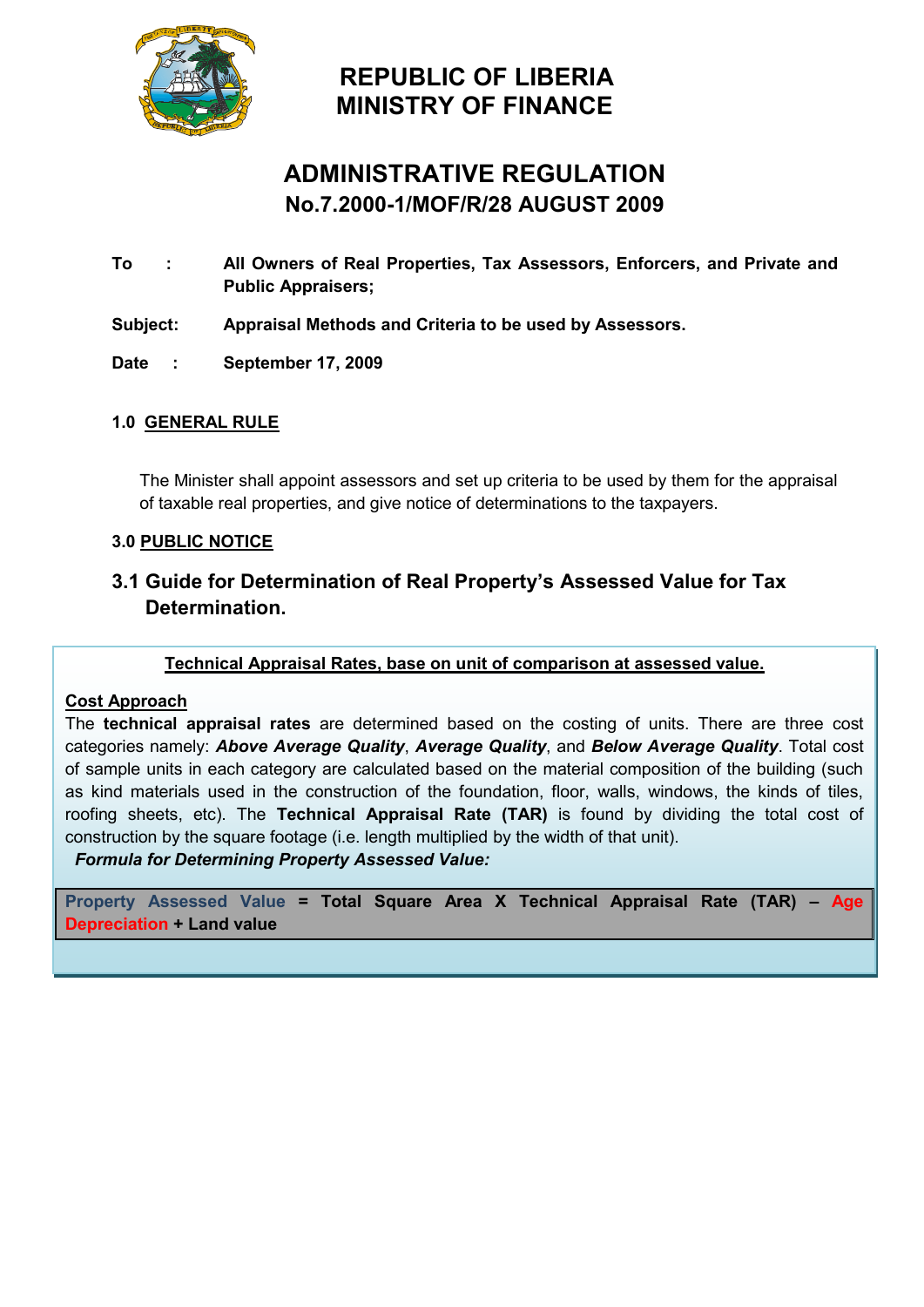## **3.1.0 RESIDENTIAL APARTMENT BUILDING**

Usually with one or more porches per apartment, swimming pools and carport or garage facilities for tenants (Note Swimming pool, generator room or other detached facilitates are assessed separately from the main building)

## **3.1.1 ABOVE AVERAGE QUALITY**

Reinforced concrete foundation, reinforced concrete columns; 8'' or 6'' external concrete block walls or bricks, Plastered on both sides; floors with good quality tiles such as wood, ceramic or marble. Aluminum framed window, panel and or steel doors; aluminum framed glass, awning or fixed glass windows. Plywood or decorative wood ceiling or asbestos ceilings; roofing material of aluminum or asbestos or 28-guage channeled zinc; 110-220v electrical connections; water and sewage connection. **TAR** = **US\$35.00.**

## **3.1.2 AVERAGE QUALITY**

Reinforced concrete foundation; reinforced concrete columns; 6" or 4" eternal concrete block walls; jalousie windows, panel/plywood doors, terrazzo or vinyl tiles, roofing material of asbestos or zinc, **TAR = US\$30.00.**

## **3.1.3 BELOW AVERAGE QUALITY**

Framed structure, in concrete planks or channeled zinc, floor of concrete or plank, roof in channeled zinc, electrical, water and sewage connection. **TAR = US\$20.00.**

## **3.2.0 ONE OR TWO STOREY OFFICE BUILDING**

## **3.2.1 ABOVE AVERAGE QUALITY**

Reinforced concrete foundation, reinforced concrete columns; 8'' or 6'' external concrete block walls or bricks, Plastered on both sides; floors with good quality tiles such as wood, ceramic or marble. Aluminum framed windows, panel and or steel doors; aluminum framed glass, awning or fixed glass windows. Plywood or wood ceilings; roofing material of aluminum or asbestos or 28-guage channeled zinc; 110-220v electrical connections; water and sewage or septic tanks. **TAR = US\$30.00**

## **3.2.2 AVERAGE QUALITY**

Reinforced concrete foundation; reinforced concrete columns; 6" or 4" eternal concrete block walls; jalousie windows, panel/plywood doors, terrazzo or vinyl tiles, roofing material of asbestos or zinc, **TAR = US\$25.00**

## **3.2.3 BELOW AVERAGE QUALITY**

Framed structure, in concrete or block walls, planks or channeled zinc, floor of concrete or plank, roof in channeled zinc, Electrical and water connection and running water.

## **TAR= US\$20.00**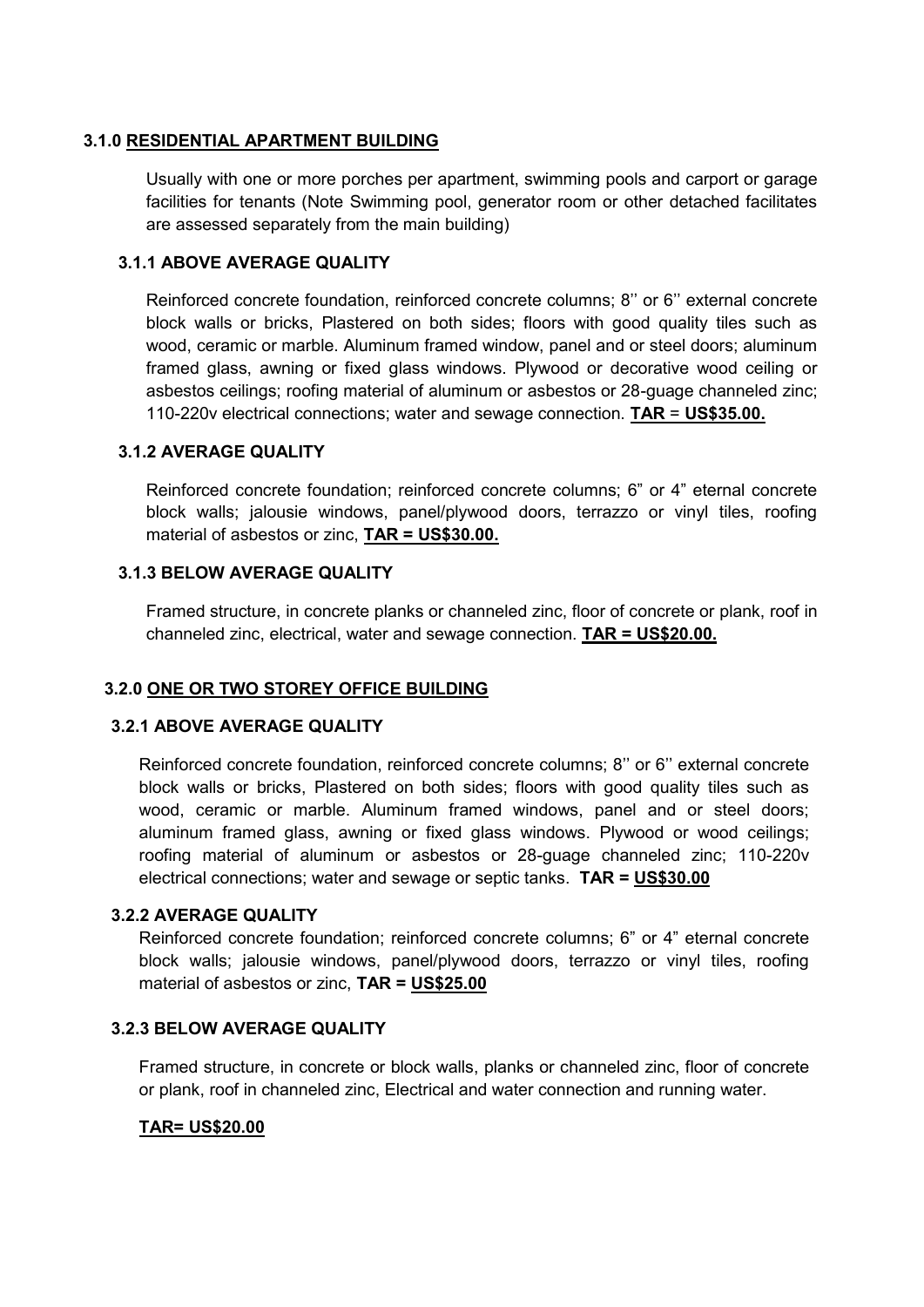## **3.3.0 1& 2 STOREY OR DUPLEX**

## **3.3.1 ABOVE AVERAGE QUALITY**

Reinforced concrete foundation, reinforced concrete columns; 8'' or 6'' external concrete block walls or bricks, Plastered on both sides; floors with good quality tiles such as ceramic or marble. Aluminum framed windows, panel and or steel doors; awning or fixed glass windows. Plywood, or other decorative wooding type ceilings; flat asbestos ceilings; roofing material of aluminum or asbestos or 28-guage channeled zinc; 110-220v electrical connections; water and sewage connection and concrete fence. **TAR**=**US\$30.00**

### **3.3.2 AVERAGE QUALITY**

Reinforced concrete foundation; reinforced concrete columns; 6" or 4" eternal concrete block walls; jalousie windows, panel/plywood doors, terrazzo or vinyl tiles, roofing material of asbestos or zinc, **TAR= US\$25.00.**

## **3.3.3. BELOW AVERAGE QUALITY**

Concrete foundation, 4" concrete blocks external walls or earthen blocks, bare concrete floor, plank windows/doors; roofing materials of poor quality Zinc e.g. 14-gauge. **TAR= US\$\$10.00**

#### **3.4.0 COMMERCIAL BUILDING (MULTI-STOREY OFFICE BUILDING)**

#### **3.4.1 ABOVE AVERAGE QUALITY**

Reinforced concrete foundation, reinforced concrete columns; 8'' or 6'' external concrete block walls or bricks, Plastered on both sides; floors with good quality tiles such as ceramic, wood or marble. Aluminum framed window, panel, panel and or steel doors; awning or fixed glass windows. Plywood or flat asbestos ceilings; roofing material of aluminum or asbestos or 28 guage channeled zinc; 110-220v electrical connections; water and sewage or septic.

## **TAR = US\$35.00.**

#### **3.4.2 AVERAGE QUALITY**

Reinforced concrete foundation; reinforced concrete columns; 6" eternal concrete block walls; jalousie windows, panel/plywood doors, terrazzo or vinyl tiles, roofing material of asbestos or zinc. **TAR = US\$30.00**

#### **3.4.3 BELOW AVERAGE QUALITY**

Framed structure in concrete or block walls, planks or channeled zinc, floor of concrete or plank, roof in channeled zinc, Electrical and water connection and running water.

#### **TAR= US\$25.00**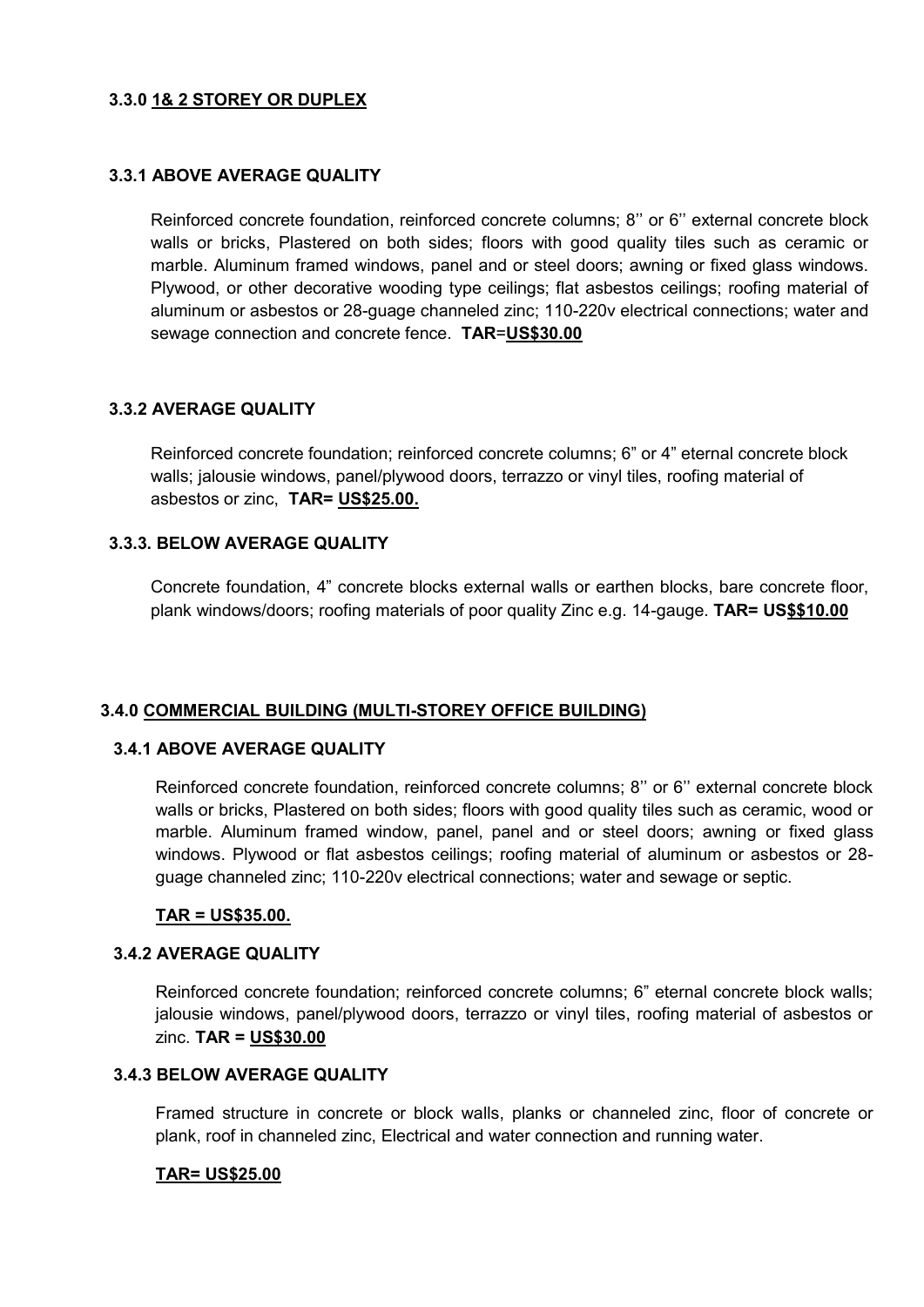# **3.5.0 COMMERCIAL BUILDING (MULTI- STOREY OFFICE BUILDING WITH STORES AND DWELLING FACILITIES)**

## **3.5.1 ABOVE AVERAGE QUALITY**

Reinforced concrete foundation, reinforced concrete columns; 8'' or 6'' external concrete block walls or bricks, Plastered on both sides; floors with good quality tiles such as ceramic or marble. Aluminum framed glass, panel and or steel doors; aluminum framed glass, awning or fixed glass windows. Plywood or flat asbestos ceilings; roofing material of aluminum or asbestos or 28-guage channeled zinc; 110-220v electrical connections; water and sewage or septic. **TAR = \$30.00.**

### **3.5.2 AVERAGE QUALITY**

Reinforced concrete foundation; reinforced concrete columns; 6" or 4" eternal concrete block walls; jalousie windows, panel/plywood doors, terrazzo or vinyl tiles, roofing material of asbestos or zinc. **TAR = US\$25.00**.

### **3.5.3 BELOW AVERAGE QUALITY**

Structure usually converted to commercial purposes and therefore not having the specialized and / or facilities found in the better quality commercial structure. **TAR = US\$20.00.**

**COMMERCIAL BUILDING WARE- HOUSE**

**Usually large space building with no partition varying in construction quality and features, as follows:** 

**A**. Reinforced concrete framed structure, usually with cast roof and concrete floor. **TAR = US\$25**

**B**. Concrete blocks structure with zinc roof and concrete floor. **TAR = US\$20**

**C.** Concrete foundation with prefab structures and roof or zinc. **TAR = US\$10**

#### **INDUSTRIAL**

#### **1. General type buildings**

Building use in light industries may conform to commercial standard and should be valued accordingly.

#### **2. SPECIAL BUILDINGS**

Value according to cost figures submitted by owner.

#### **3. SHED TYPE BUILDINGS**

**A**. Channeled zinc roof, concrete floor with sides close with concrete block**.** 

#### **TAR = US\$15.00.**

**B**. Channeled zinc roof, concrete or laterite floor with open sides

#### **TAR = US\$18.00.**

**C**. Channeled zinc roof, concrete or laterite floor with open sides.

 **TAR = US\$6.00.**